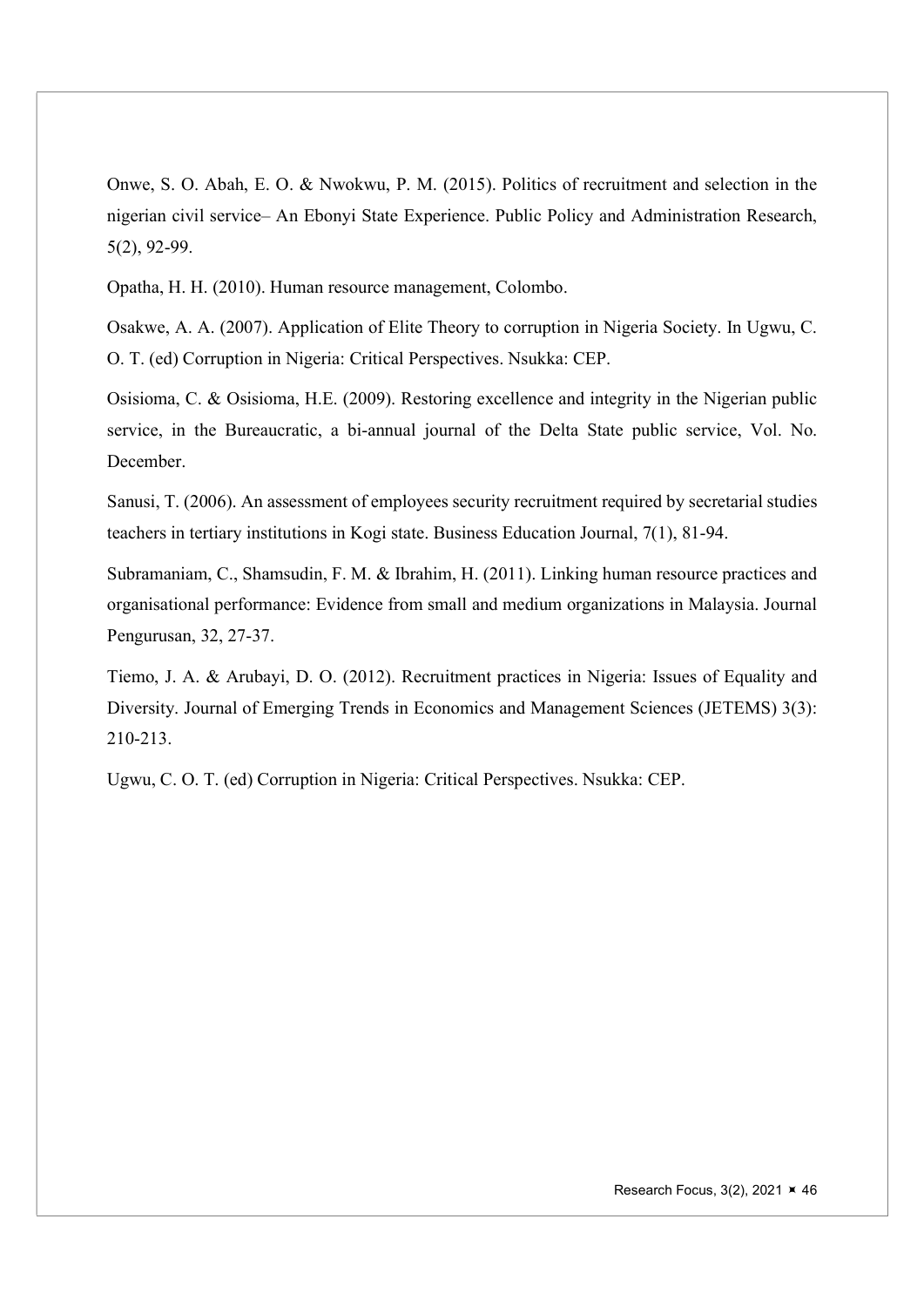# The Ethics of E-Commerce in Egypt

## Ahmed Elmongi KHALED

International Business and Entrepreneurship, Romanian-American University, Romania

## Abstract

The age of the Internet has created ethical challenges for the Egyptian economic institutions because of the increase in competition between institutions because of the network.

The international is a port that is not subject to the law and what happens in it from the immoral actions that take place in it. E-commerce has helped with the existence of a vast number.

Of the institutions that own websites and offer their offers through them, which has increased the cases of piracy on the information related to the viability of

The Foundation, as it allowed some to devise new methods of intrusion and spy on customers through the Internet, and other electronic businesses.

Immoral. Egypt's chances of developing in the field of electronic commerce depend on the availability and development of information and communication technology. Global growth

The accelerating e-commerce and the increasing international trend to spread its applications leaves Egypt no room for hesitation in implementing this trade.

Keywords: E-commerce, business ethics, ethics of e-commerce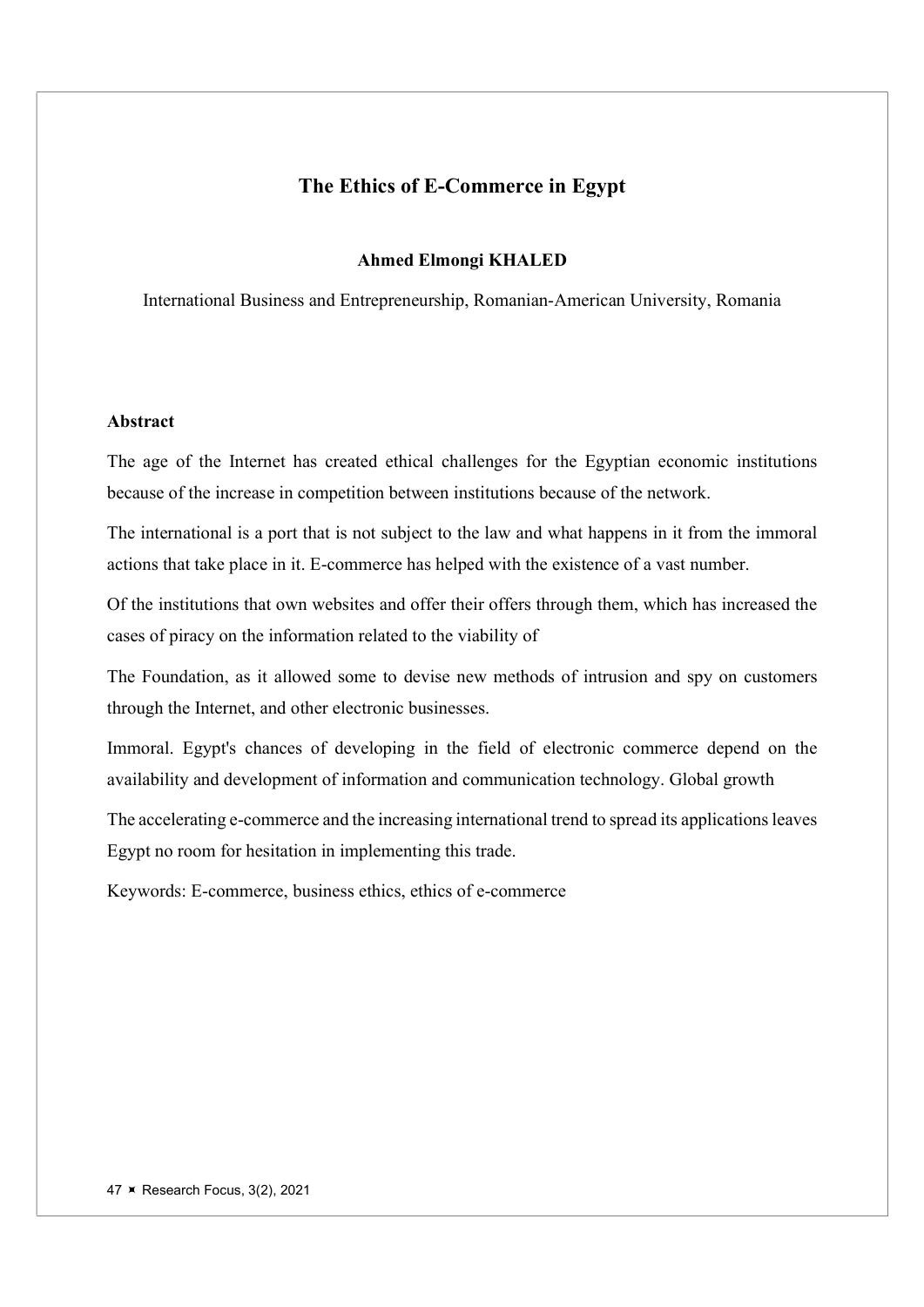#### **Introduction**

The development in the global environment on all levels was accompanied by many moral violations that resulted from a lack of interest.

Ethical standards in the practices of many economic institutions for their activities, all these transgressions aroused the interest of those interested in the necessity. Thinking of appropriate ways to ensure the supremacy of the dimensions and ethical components to adapt and ensure survival in the business environment with a set of benefits.

#### Ethically competitive

This does not depart from the framework of e-commerce, in which ethical principles have become more required than traditional commerce, despite the advantages. The positivity it achieved, however, created a set of challenges for some institutions that faced more competitive pressure,

E-commerce has become one of the main means of exchanging information, expertise and products between various sectors and across countries. It also supported the ability of institutions to benefit from the ease, ease, and accuracy they provided in conducting their business, which led to the loss of some.

Institutions have many of their customers because of the fierce competition, which puts them under constant pressure that may lead them to unethical practices. To achieve its goals and support its capabilities in achieving competitive advantages.

What is E-commerce: E-commerce is the use of the Internet to trade in products and services, whether between companies and some B2B or between companies and individuals (B2C).

History of E-commerce: The history of e-commerce goes back to 1979, when English entrepreneur Michael Aldrich introduced the first online shopping system. 1981 was the year of inter-business online shopping when Thomas Holiday launched the first online shopping site in England. In 1984, he established the first online shopping site between companies and individuals, Gateshead CIS / Tesco. The next ten years have been full of breakthroughs in e-commerce. And companies began to use the Internet for financial transactions. In 1985, Amazon and eBay - the most important ecommerce sites - were created.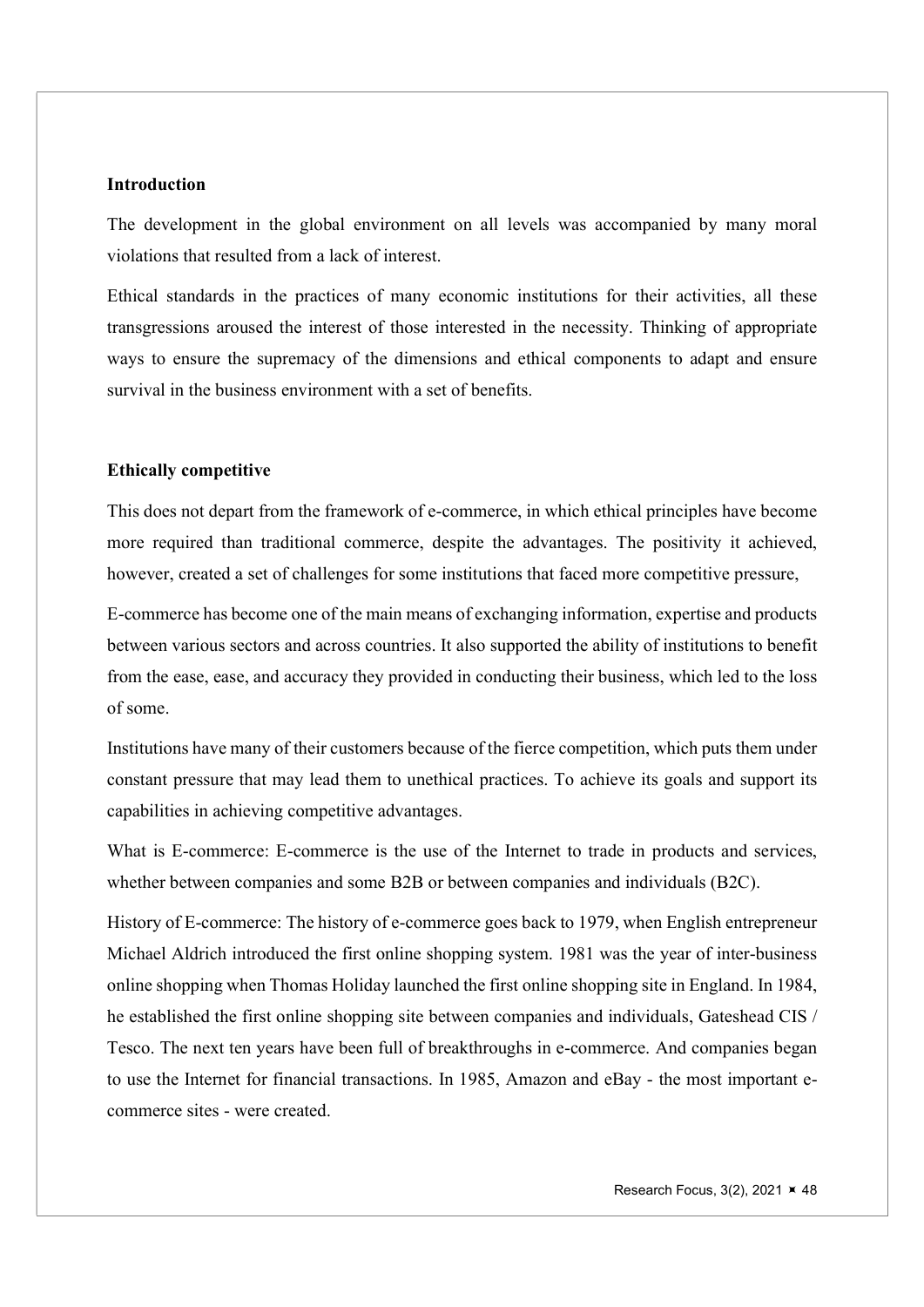Today, there are many sites that provide online shopping services to users around the world, such as Alibaba, Tesco, and Shopify, and most brands have created electronic stores in parallel with their regular stores.

 There are states say that 40% of the world's internet users have purchased products online, and their number is estimated to exceed one billion buyers (Statista 2016).

E-commerce classifications: There are four classifications in electronic commerce as well as in traditional commerce, namely: B2B, B2C, C2B and C2C (motabein 2018).

 B2B trade to commerce - includes companies that do business between themselves, for example, producing companies that sell their products to distributors and wholesalers who sell products to retailers.

B2C business to consumer includes businesses that sell goods to people in general through online stores and without the need for any interaction with people. This is what most people think about "e-commerce". For example, Amazon Online Store.

C2B Consumer to Commerce - In C2B e-commerce, consumers send a budget project online and companies bid to do that project. The consumer then studies the quotations and chooses the right company for them. Elance is an example of this type of e-commerce.

C2C consumer to consumer- This type of trade is implemented in classified online ads, forums, or markets where people can buy and sell goods to each other. Craigslist, eBay, and Etsy are examples of this type of e-commerce.

#### E-commerce features

#### 1. E-commerce features for customers:

Comfort: Any product you want can be found online. Simply type the name of the product you want into your favorite search engine and all options will appear in an organized and tidy way, in just a few seconds time saving: With e-commerce, you no longer must drive for hours and search for stores hoping to find what you want. Online stores provide you with a full range of products and instead of using the store to display their products they use warehouses. You can find the products easily and they will arrive on your doorstep in a matter of days.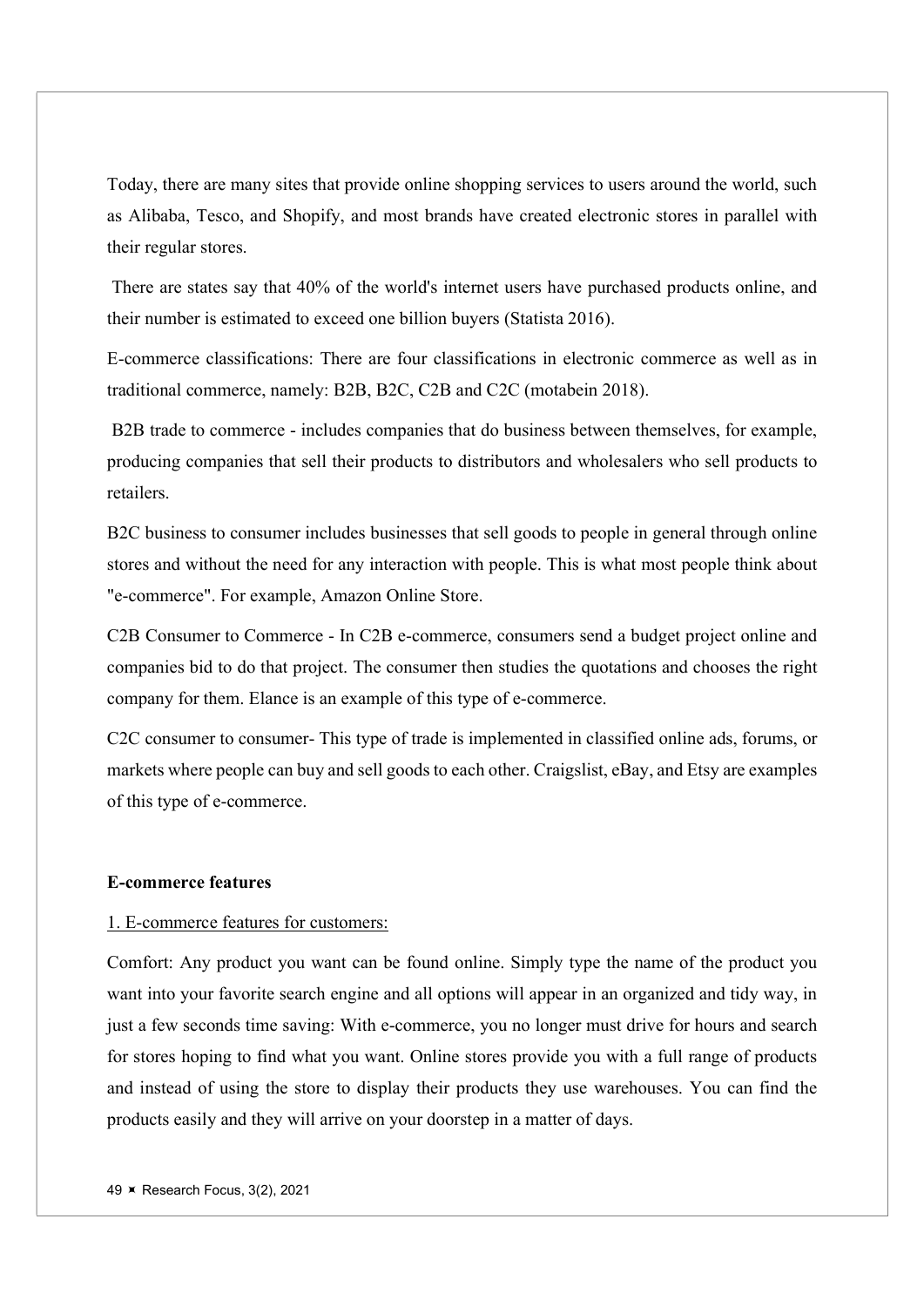A wide range of different options: In e-commerce, a customer can easily compare products with each other without having to go from one store to another and see who is the seller that offers the best price and has the widest options to choose from. In the real world, every store has a limited space, but the store itself can display the entire warehouse inventory online.

Convenience in comparison: In e-commerce, it is easy to make two-way comparisons. When goods are displayed on the Internet, all their specifications and characteristics are explained, and online stores ask you to compare their products with other products to know that they provide the best options and to return to purchase from this store again.

Ease of finding opinions and polls: Because of the intensity of the competition, companies want you to look at all consumer`s opinions and surveys. There are both positive and negative surveys on every site, and in addition to being able to see positive reviews and opinions for each product, you will also realize the reasons why some people dislike that product.

#### 2. Business e-commerce features:

Increase your customer base: The customer base is a primary concern for all online and offline businesses. There is no need for online businesses to worry about getting the best features in their city because people from all over the world can access their products and can refer to it for purchase at any time.

Increase Sales: An online business does not need to run a store and can generate more sales online with a higher profit margin. They can in several ways receive money from the customer to make the customer's buying process faster and easier. By reaching the global level, these businesses can sell more products.

Expanding the field of trade: Translation is one of the great tools available on the Internet! So online businesses do not have to build a site for every language. With the right marketing, customers around the world can find their website, products, and information to do so without having to leave home.

Simplify periodic payments: With a little research, any business can create for itself periodic payments. Find the bidder that best suits your needs so that invoices can be made in a convenient way and payments are received in this way as well and consistently.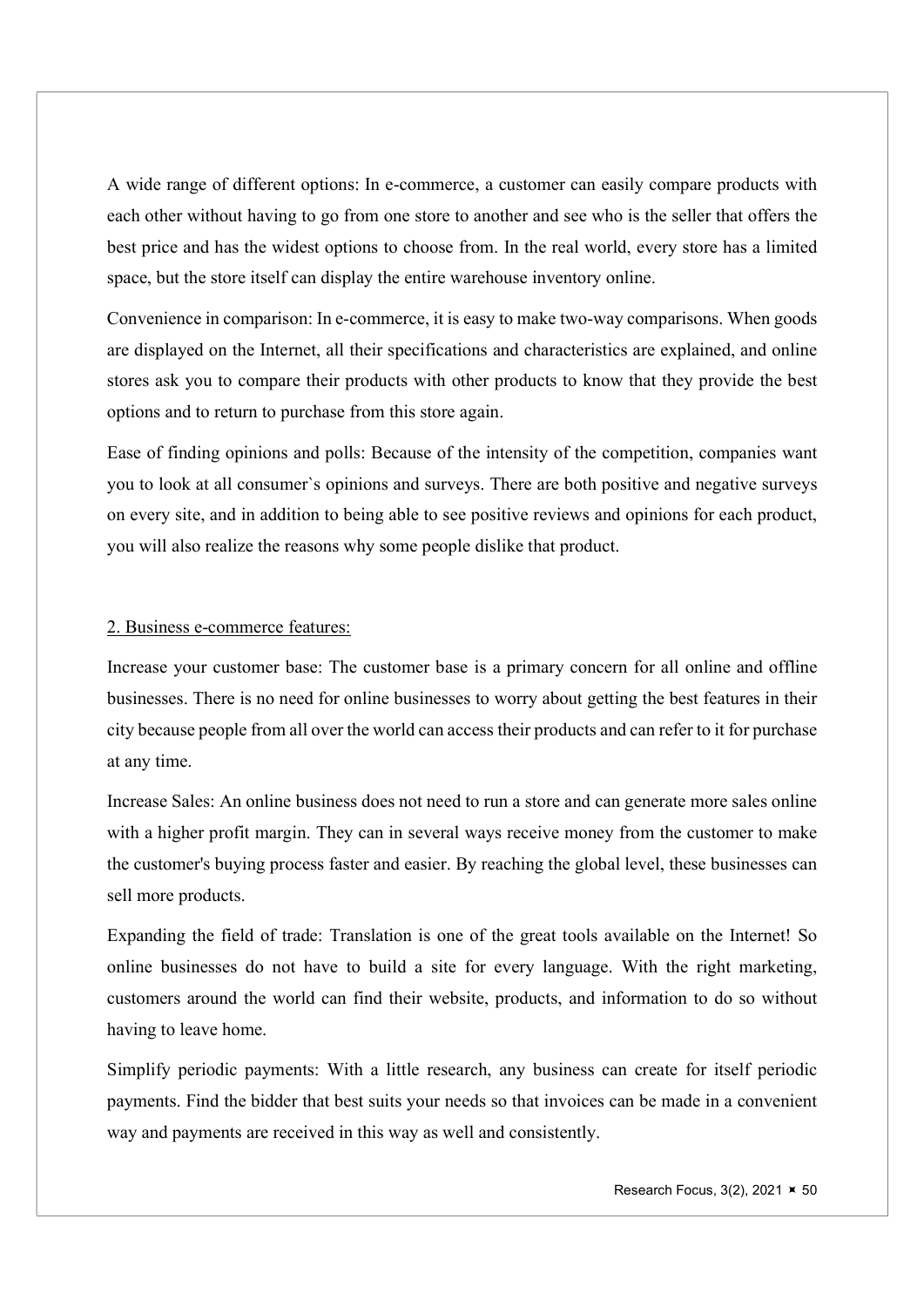Instant transactions: In e-commerce, there is no need to wait for checks to clear or wait 30 days for other types of payments. Transactions are executed instantly or require up to 2 or 3 days to deposit funds into your bank account via the banking system.

The Egyptian market for e-commerce: The Egyptian Ministry of Communications estimates that the number of internet users across Egypt is 46.2 million, which represents more than 54% of the total population. Egypt is ranked 14th in the world (Minister of Communications 2016).

In 2006, Ronaldo Mishwar - a Syrian entrepreneur - launched Souq.com, thus introducing ecommerce for the first time in countries with 110 million internet users, according to PayPal estimates. This site has attracted more than 6.2 million registered users between sellers and buyers in 5 countries, paving the way for the launch of other platforms.

In 2012, Rocket International formed a team of entrepreneurs to launch Jumia, an online shopping site with warehouses in 9 countries including Egypt. Despite the intense competition with Souq.com, Jumia has managed to establish a strong customer base in Egypt. With around 300 employees, the company has attracted more than 100,000 users and provided more than 60,000 products. This year, the company pumped \$ 20 million in investment in the Egyptian market.

While Jumia remains the largest e-commerce platform in Egypt, these two competitors do not have a monopoly on the market. Babyboons is an example of an e-commerce platform that joined the market in 2013, targeting the mothers of newborns. Several platforms have managed to find a place for themselves, while others are still on their way.

Challenges facing e-commerce in Egypt: With all the promises and hopes that e-commerce holds, there are still challenges that keep people away from it, threatening its progress. According to a report issued by the Ministry of Communications and Information Technology, more than 56% of all Egyptian families do not have the awareness that they are using e-commerce (Ministry of Communications and Information Technology 2017).

Besides the difficulty of shipping and transportation, the financial and legal aspects present difficulties for e-commerce. The lack of legal recognition of electronic contracts constitutes at least 24% of barriers to home use, and the lack of convenient online payment methods accounts for 16% of the problems, according to the Ministry of Communications. Despite this, companies have devised many solutions to address these challenges, such as cash on delivery as a payment option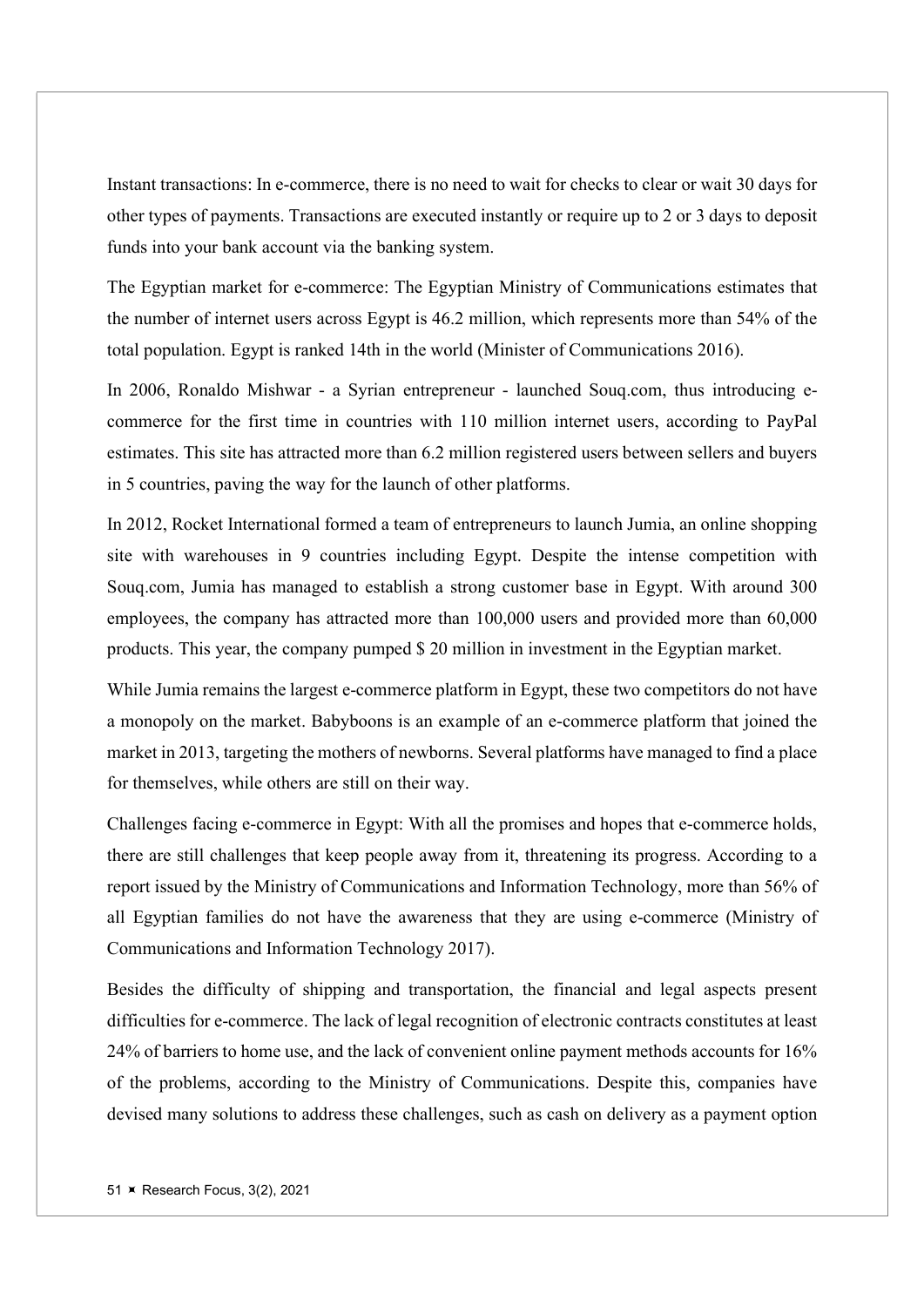and expanding their marketing campaigns to reach more users and raise awareness about ecommerce.

Although statistics indicate that only one dollar is spent on e-commerce compared to 11 dollars in regular commerce, the volume of e-commerce spending has grown from 1.2 trillion dollars in 2013 to 1.7 trillion dollars in 2015. It is expected to reach 2,3 trillion dollars in 2017, This growth rate will provide good opportunities for those who want to try the field or are already ready to take critical decisions and start a new venture in the world of e-commerce (emarketer 2017).

## Business ethics

A. What is business ethics: Beginning with the linguistic readings of the term ethics as creation, creation is religion, nature, and attributes, and it expresses the declared image of the human being and the inner image of him (Ibn Manzur, 1968, P 86).

The business ethics is a set of principles and standards that govern the behavior of individuals and groups and It helps them find what is right and what is wrong and then determine how to get the right things done (Robbins & Coulter, 1999, P16).

In what (Hellriegel & Slocum) sees it as a set of moral rules and principled values that govern the behavior of the individual and the group regarding the right and wrong of behavior, as they contribute to defining the necessary standards for what is good and bad from the behavior and actions of individuals (Hellriegel & Slocum, 1996, P 146). And it was defined as: a behavior committed to the ethical and value aspects that express trust, transparency, honesty, and distance from distinction and elusiveness, as it leads to satisfactory results for all parties by adopting legitimate means and tools.

Business ethics indicates that there are specific principles or rules that must be respected, which result in the characteristics of an organization's business, and can defining it as the analysis of means of applying ethical standards to individuals in their concrete decisions taken within the organization (l'impossible éthique des entreprises P 4).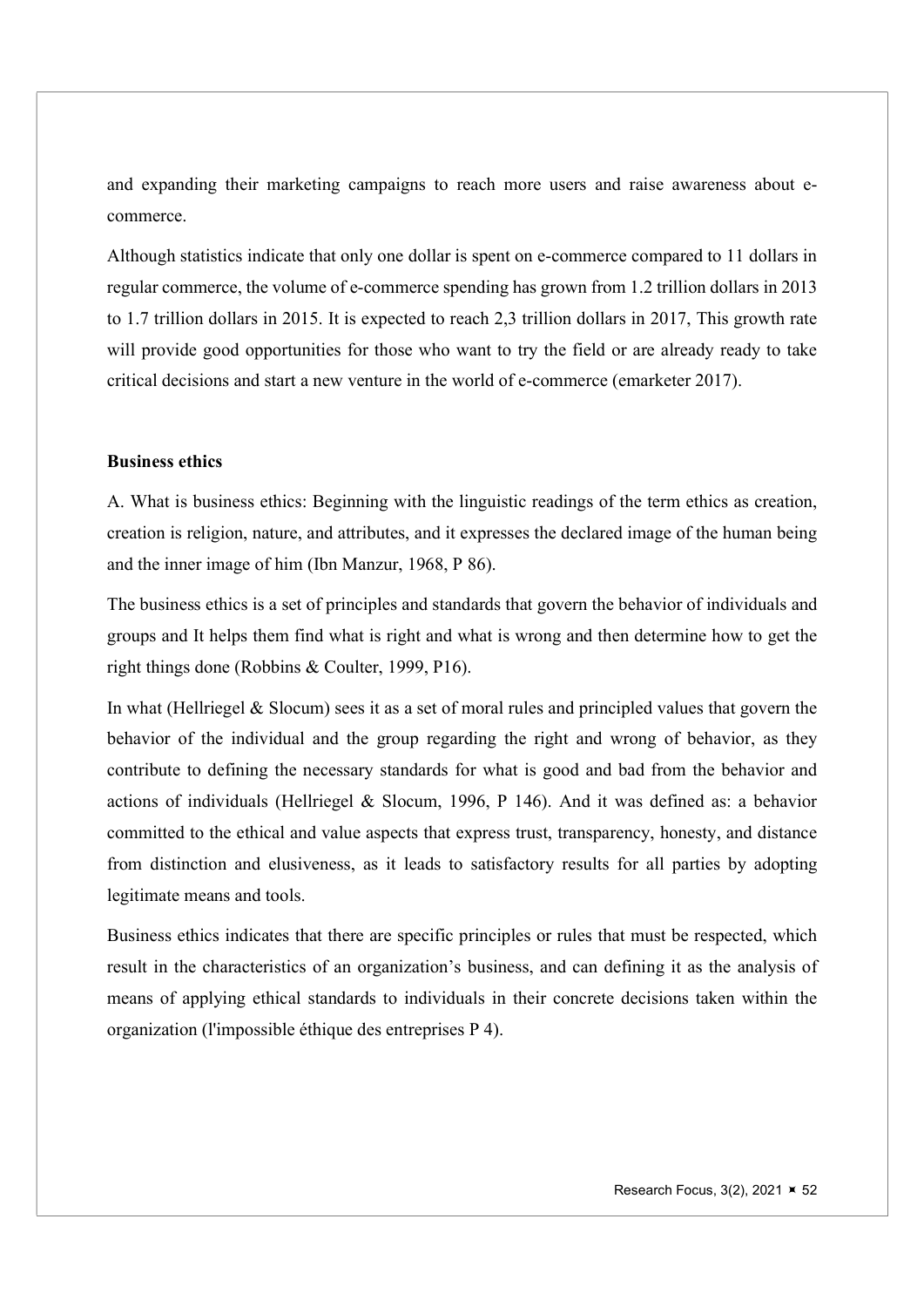Adherence to principles and ethical behavior is of utmost importance to all segments of society, as the most important benefits that organizations can get Business is due to its commitment to an ethical perspective.

- Within the framework of the modern perspective there is a positive correlation between the ethical commitment and the financial return achieved by the organization, and if not in the short term, it will certainly be evident in the long term.

- Enhancing the reputation of the organization at the local and international level, which has a positive impact on the return of its friendliness.

- Adherence to the ethical dimensions of the workplace it within the framework of enlightened selfinterest.

- Obtaining special international certificates such as "ISO 9000, ISO 14000" is coupled with the organization's commitment to many ethical standards, and thus carries with it recognition of ethical content.

The current business environment has imposed many challenges that have prompted organizations to invest in activities that are consistent and based on the principles set by the law and ethical values, and many organizations seek to avoid being boycotted by customers, so they are very keen to spare themselves from such situations, which drives them. To do more in the area of ethical engagement (Mohr et al. 2001, p: 45).

Business ethics is the comprehensive framework that governs actions and actions towards something, and it clarifies what is acceptable or right and what is rejected or relatively wrong in light of the norms prevailing in society by virtue of custom and law, in which the organizational culture, values, organization systems and stakeholders play a fundamental role in determining it And the same thing implies the concept of ethical and distinct responsibilities, as ethical responsibilities include expected behavior that goes beyond legal obligations and responsibilities. Distinctive includes specific pre-action behaviors to protect the well-being of the main components. Realizing the ethical and distinct responsibilities of a business does not have environmental and legal obligations. Business is not only responsible for its owners but for its employees, customers and society in general, in addition to other groups and as a result, increasing profits should be the only goal. For business, the conviction must prevail that the funds transferred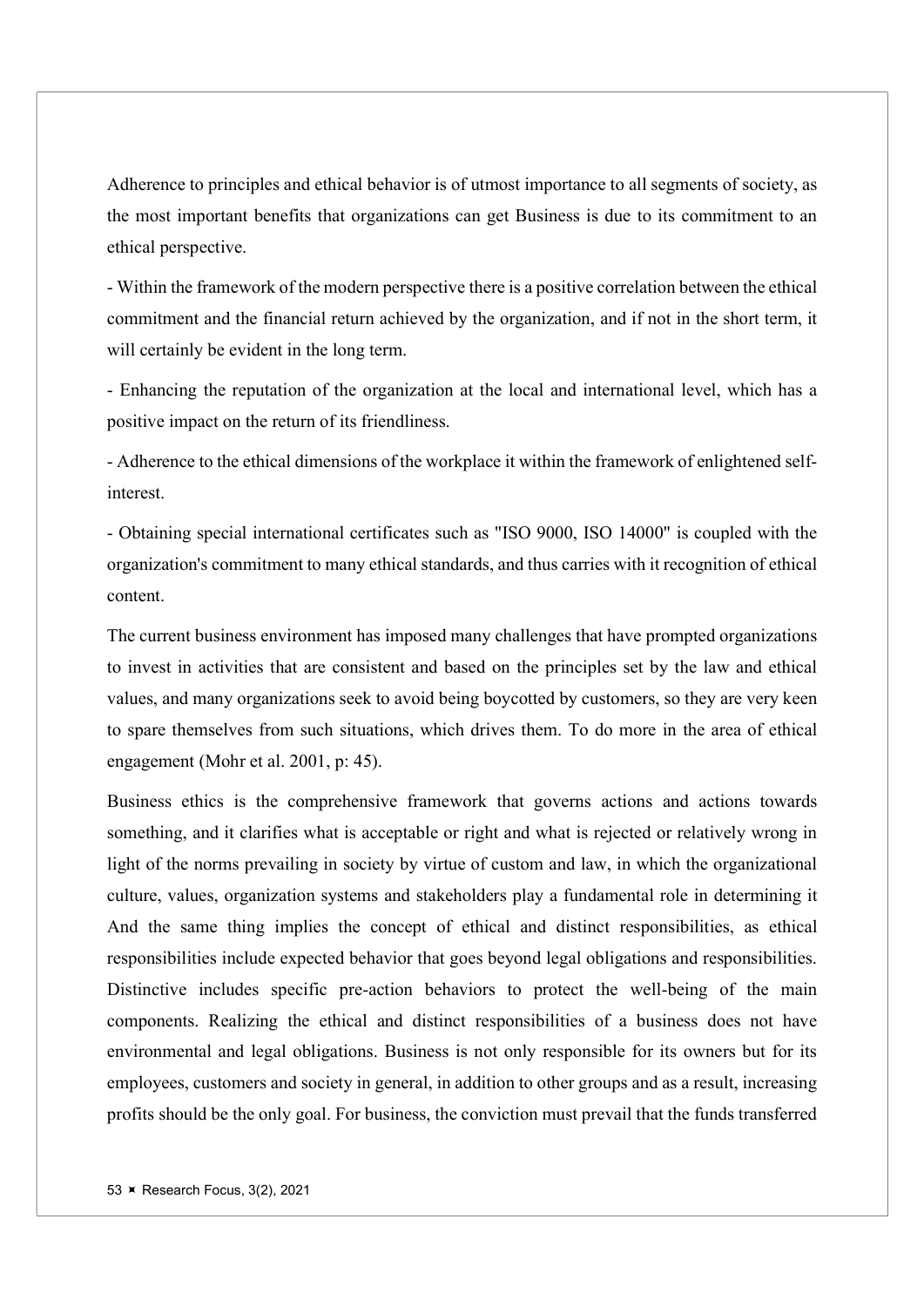to social actions in the short term will result in improvements in society that make it easy to maintain business and enjoy long-term profits (Al-Maadi, 2005, p. 6).

E-commerce ethics: Although what distinguishes the e-commerce method is the presence of a high degree of interaction between the two parties to the transaction, the options available for documenting transactions may be limited due to the presence of a great ability to change or imitate them due to the absence of any reciprocal documents in the implementation of transactions, and thus the electronic message becomes the only legal basis available to both The two parties in the event of any dispute arising between them, which opens the door to a legal issue As great as legal proof, which made it an obstacle to confidence in electronic commerce, and electronic commerce gives the ability and ability to implement all components of the commercial process, including the delivery of non-material goods on the network, which requires a greater moral commitment and for each stage of the implementation of the transaction, as for the material goods, the commitment to the terms of the contract represents the dimension The ethical includes the quality, delivery time, warranty period, etc. Issues accompanying the implementation of the contract.

Most of the electronic crimes dealt with by the security services in this field are limited to the piracy of some Egyptian hackers of bank accounts, current account card numbers, sexual harassment, extortion, and the threat of defamation, and Egyptian online shoppers face fears of fraud and fraud in light of the increasing number of fake companies for online shopping The high rates of electronic crime and the exacerbation of sabotage attacks, in the absence of effective government laws that would control commercial transactions and secure electronic buying and selling, especially since most Egyptians are ignorant of how to complete transactions. This is reflected negatively on electronic commerce in the Egyptians, where. The phenomenon of fraud and fraud on the Internet is woven through more than one means and passes through e-mail or phone calls, targeting a wide range of people.

#### Ethical commitment when concluding deals

Disclosure of information and products: The results showed that most Egyptian economic institutions disclose information about the products and services they provide through their websites.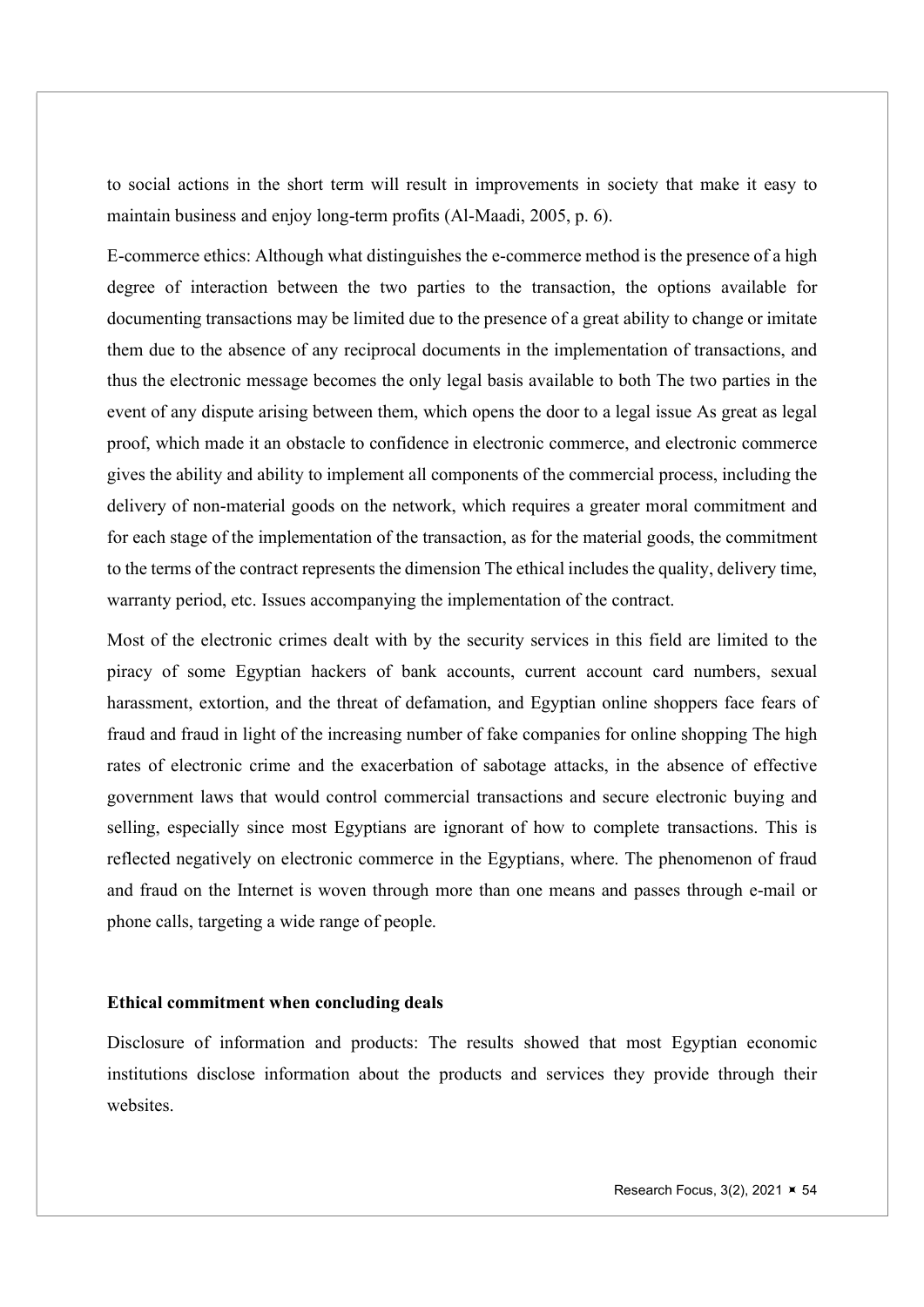Safety of products and services: The results showed that most of the Egyptian economic institutions provide sound and high-quality products and services.

Credibility in advertising: The results showed that the advertisements of most Egyptian economic institutions enjoy high credibility, as they do not deceive, mislead, and seek profit without paying attention to ethical considerations.

Fair pricing: The results showed that the Egyptian economic institutions are fair in pricing their products and offer low and high quality offers with competitive production costs.

Commitment to delivery dates: The results showed that the Egyptian economic institutions deliver on time and with the required specifications and respond promptly to customers' requests.

Gaining a competitive advantage: The results showed that the Egyptian economic institutions have close relationships with customers and are eager to win their satisfaction and loyalty, which results in an increase in profits, an increase in the market share, and consequently an enhancement of their competitiveness.

## Conclusions

There is no doubt that the development of the use of electronic commerce has created several problems, which necessitates the provision of security and confidence in e-commerce transactions by finding entities that work to ensure the correctness of the data contained in e-commerce contracts and to provide the confidence and security necessary for its development, and that the privileges offered by e-commerce And the technologies that are based on it make us think about what you can add The Egyptian economy has a future, and that is because of shortening a long time, which leads to the widening gap between it and the economies of developed countries and Arab countries that are in the process of development.

Despite Egypt's delay in the field of information technology penetration and the adoption of electronic commerce, there are indications that the sector could improve, and there is great hope for the launch of e-commerce if the appropriate technical, educational, legislative, and commercial environment is provided for the development of this trade, especially since there are many institutions that She has already started doing some of her business online.